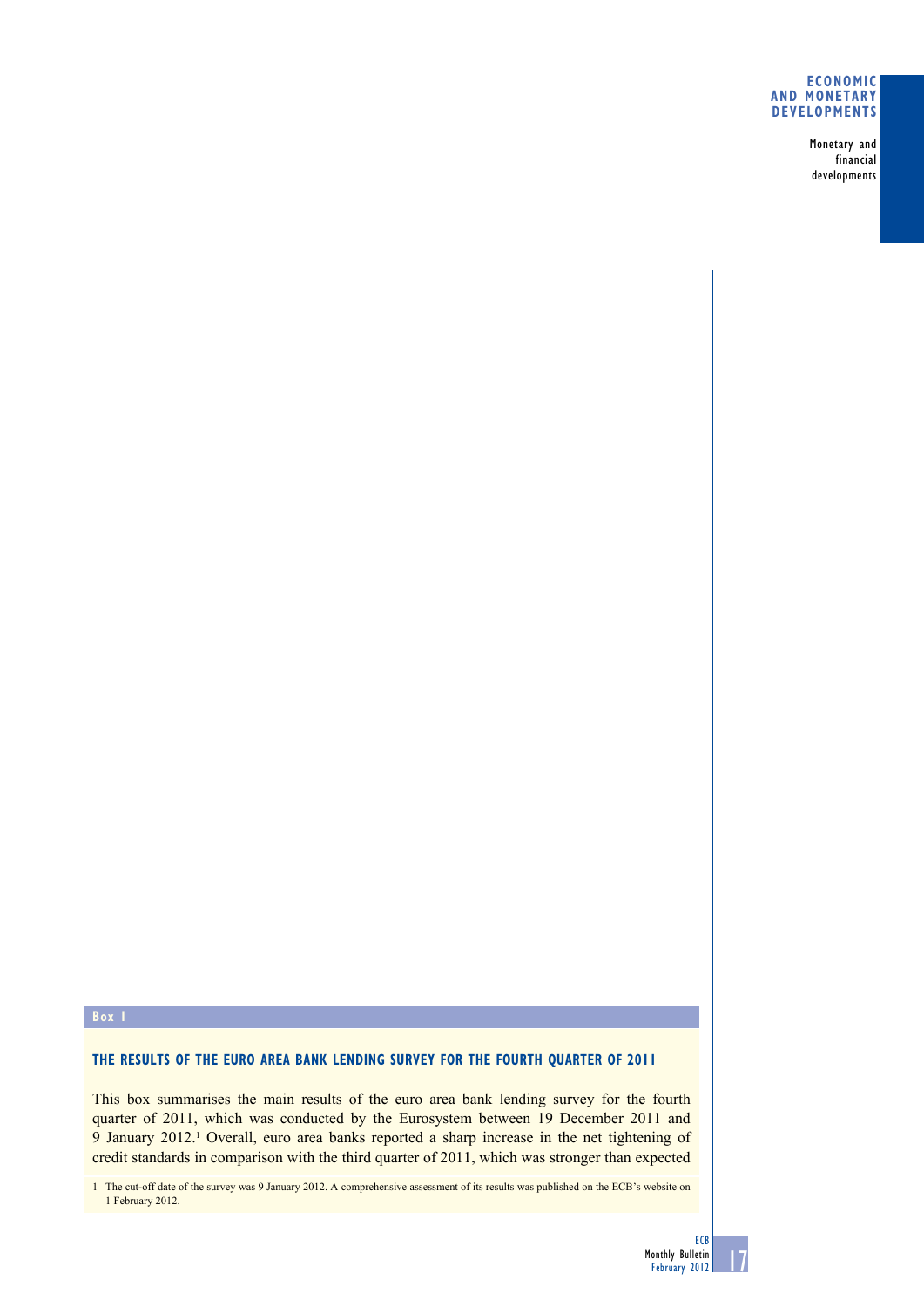by survey participants three months earlier. The increase in net tightening was particularly pronounced for loans to non-financial corporations and loans to households for house purchase and largely reflected respondents' perceptions of increased risks to the outlook for the economy, as well as renewed strains on banks' funding and capital positions. As regards loan demand, survey participants reported a decline in net demand from enterprises and for loans to households for house purchase. Expectations of survey participants point to a further deterioration in credit standards and in net demand for both loans to enterprises and loans to households in the first quarter of 2012.

#### **Loans and credit lines to enterprises**

Credit standards: In the fourth quarter of  $2011$ , the net percentage<sup>2</sup> of banks reporting a tightening of credit standards on loans and credit lines to enterprises surged to 35%, from 16% in the previous quarter (see Chart A). The observed net tightening was stronger than anticipated by survey participants three months earlier (22%). Credit standards were tightened in net terms on both short-term loans  $(24\%$ , up from 11% in the previous quarter) and long-term loans  $(42\%$ , up from 20%). In addition, the increase in the net tightening of credit standards was stronger for loans to large firms (44%, up from 19%) than for loans to small and medium-sized enterprises (SMEs) (28%, up from 14%).

Among the factors underlying the overall net tightening in credit standards, those related to the perception of risks surrounding the general economic outlook and the industry or firm-specific outlook were reported to have contributed to a large extent to the higher net tightening of credit

2 The reported net percentage refers to the difference between the proportion of banks reporting that credit standards have been tightened and the proportion of banks reporting that they have been eased. A positive net percentage indicates that banks have tended to tighten credit standards ("net tightening"), whereas a negative net percentage indicates that banks have tended to ease credit standards ("net easing")



#### **Chart A Changes in credit standards applied to the approval of loans or credit lines to enterprises**

Notes: In panel (a), the net percentages refer to the difference between the sum of the percentages for "tightened considerably" and "tightened somewhat" and "eased somewhat" and "eased somewhat" and "eased somewhat" and " "Expected" values refer to the expected changes over the next three months.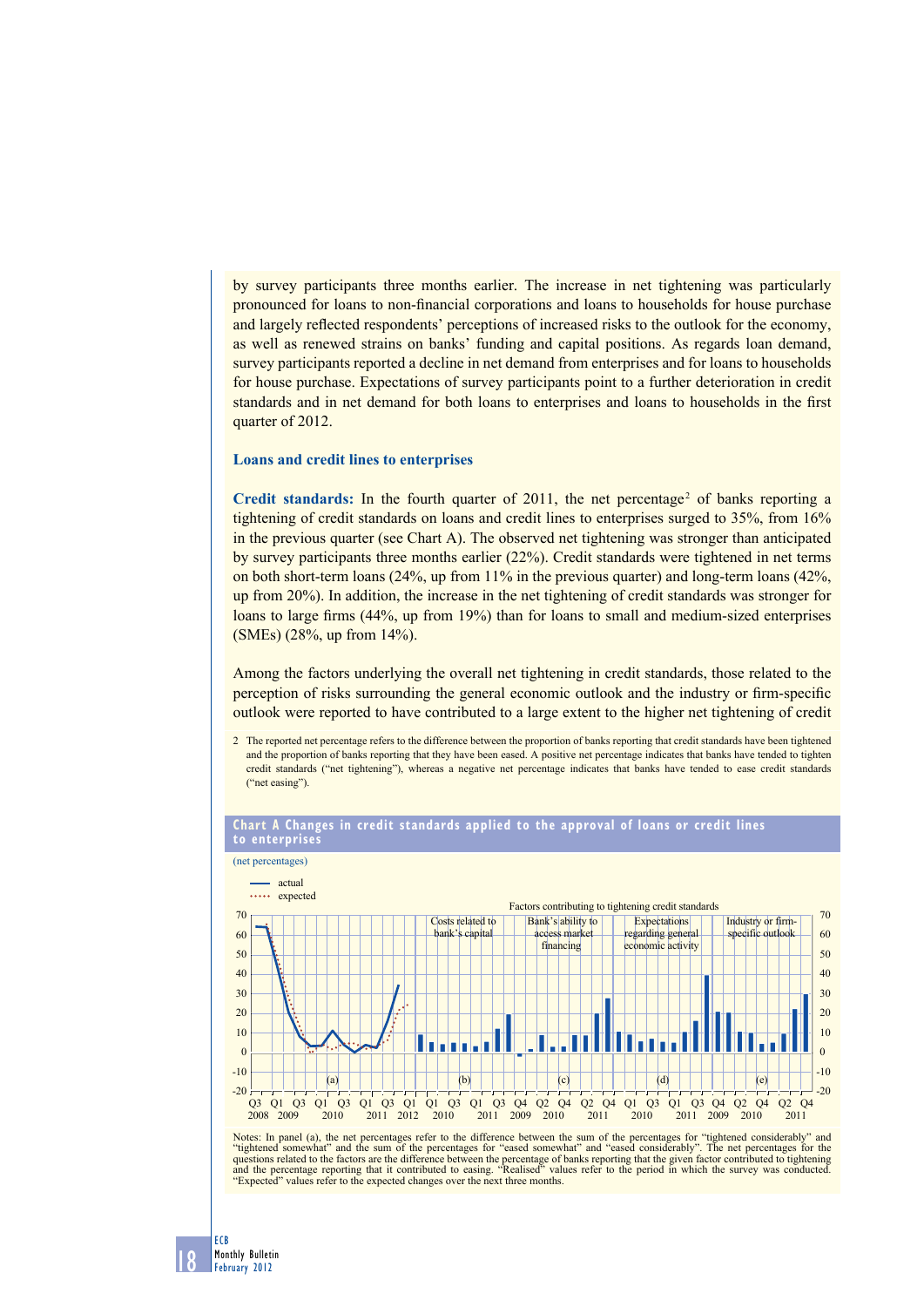Monetary and financial developments



Note: The net percentages refer to the difference between the sum of the percentages for "tightened considerably" and "tightened somewhat" and the sum of the percentages for "eased somewhat" and "eased considerably".

standards (40% and 30% respectively, up from 16% and 22% in the third quarter). Furthermore, against the backdrop of heightened financial market tensions and bank funding difficulties, banks reported that the cost of funds and balance sheet constraints contributed more strongly to the net tightening of credit standards than in the third quarter. This held true for all three components of this factor, namely, banks' costs related to their capital position (20%, up from 12%), banks' ability to access market financing  $(28\%$ , after  $20\%)$  and banks' liquidity positions  $(27\%$ , up from 14%). By contrast, other factors, such as competitive pressures exerted by other banks and non-banks, remained broadly unchanged for the second consecutive quarter.

The tighter lending terms and conditions reported by euro area banks accompanied the developments in credit standards during the fourth quarter of 2011 (see Chart B). The widening of margins visibly affected both average loans (44%, up from 18%) and riskier loans (49%, up from 31%). Other terms and conditions (e.g. non-interest rate charges, loan size and maturity, and collateral requirements) were also tightened further in the fourth quarter of 2011.

Looking forward, on balance, euro area banks expect a further, though moderate, increase  $($ to 25% $)$  in the net tightening of credit standards for loans to enterprises in the first quarter of 2012. This is expected to affect primarily large firms and long-term loans.

**Loan demand**: In the fourth quarter of 2011, net demand for loans from enterprises was in negative territory for the second consecutive quarter (see Chart C), although declining at a slower pace (-5%, up from -8%). Moreover, the net demand for loans was lower for SMEs than for large firms in the fourth quarter  $(-7\%$  and  $-2\%$  respectively), whereas the decline in net demand was similar across firm sizes in the third quarter (both  $-3\%$ ). While the net demand for long-term loans stabilised around 0, the net demand for short-term loans was reported to have declined at the same pace as in the past quarter  $(-4%)$ .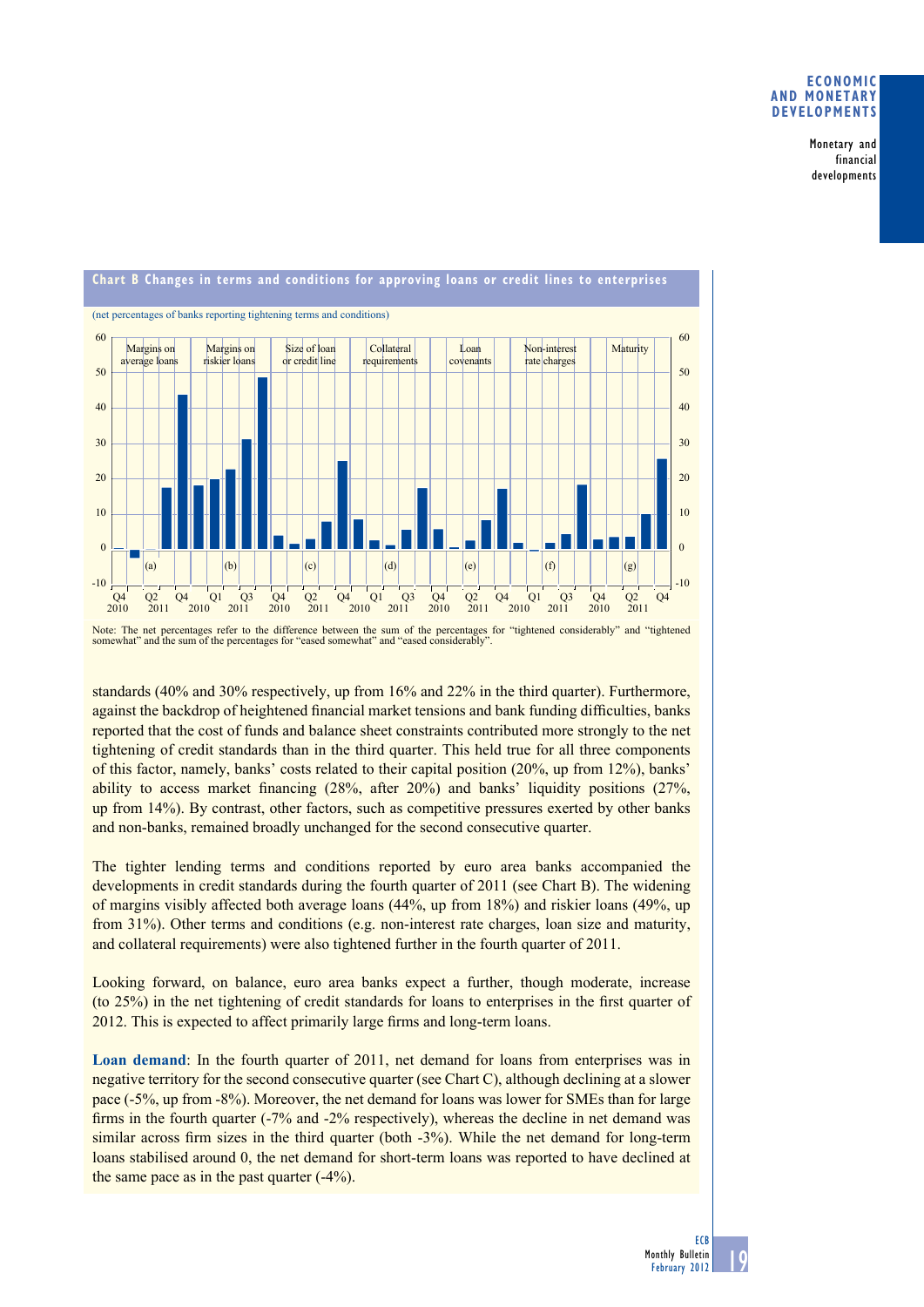

Notes: In panel (a), the net percentages refer to the difference between the sum of the percentages for "increased considerably" and "increased somewhat" and the sum of the percentages for "decreased somewhat" and "decreased considerably". The net percentages for<br>the questions related to the factors are the difference between the percentage of banks rep was conducted. "Expected" values refer to the expected changes over the next three months.

According to survey participants, the decline in net demand appeared to be driven mainly by lower financing needs for fixed investment (-20%, down from -6% in the previous quarter), as well as for mergers and acquisitions (-18%, down from -4%), and was thus in line with overall weaker economic growth expectations. Furthermore, financing needs for inventories and working capital turned negative for the first time since end-2009  $(-1\%$ , down from 4%). Respondents also reported that non-financial corporations may have turned somewhat to alternative sources of finance, such as internal financing.

Looking forward, banks expect demand for corporate loans to decline further in the first quarter of 2012 ( $-21\%$  in net terms). That would apply to a greater extent to large firms  $(-21\%)$  than to SMEs (-14%). As regards maturities, it is expected that this decline would affect long-term loans (-27%) more markedly than short-term loans (-10%).

#### **Loans to households for house purchase**

**Credit standards:** As in the case of loans to enterprises, the net percentage of banks reporting a tightening of credit standards for loans to households for house purchase increased significantly to 29% in the fourth quarter of 2011, up from 18% in the previous quarter (see Chart D) and by more than expected at that time (11%). According to survey participants, the increase in the degree of net tightening in the fourth quarter was again mainly driven by banks' cost of funds and balance sheet constraints (with a net percentage of 30% of the survey participants reporting a contribution from this factor to the tightening of credit standards, up from 17% in the previous quarter). In addition, banks' risk perceptions regarding the outlook for general economic activity (16%, up from 10%) and housing market prospects (15%, up from 11%) contributed to the higher net tightening of credit standards on housing loans.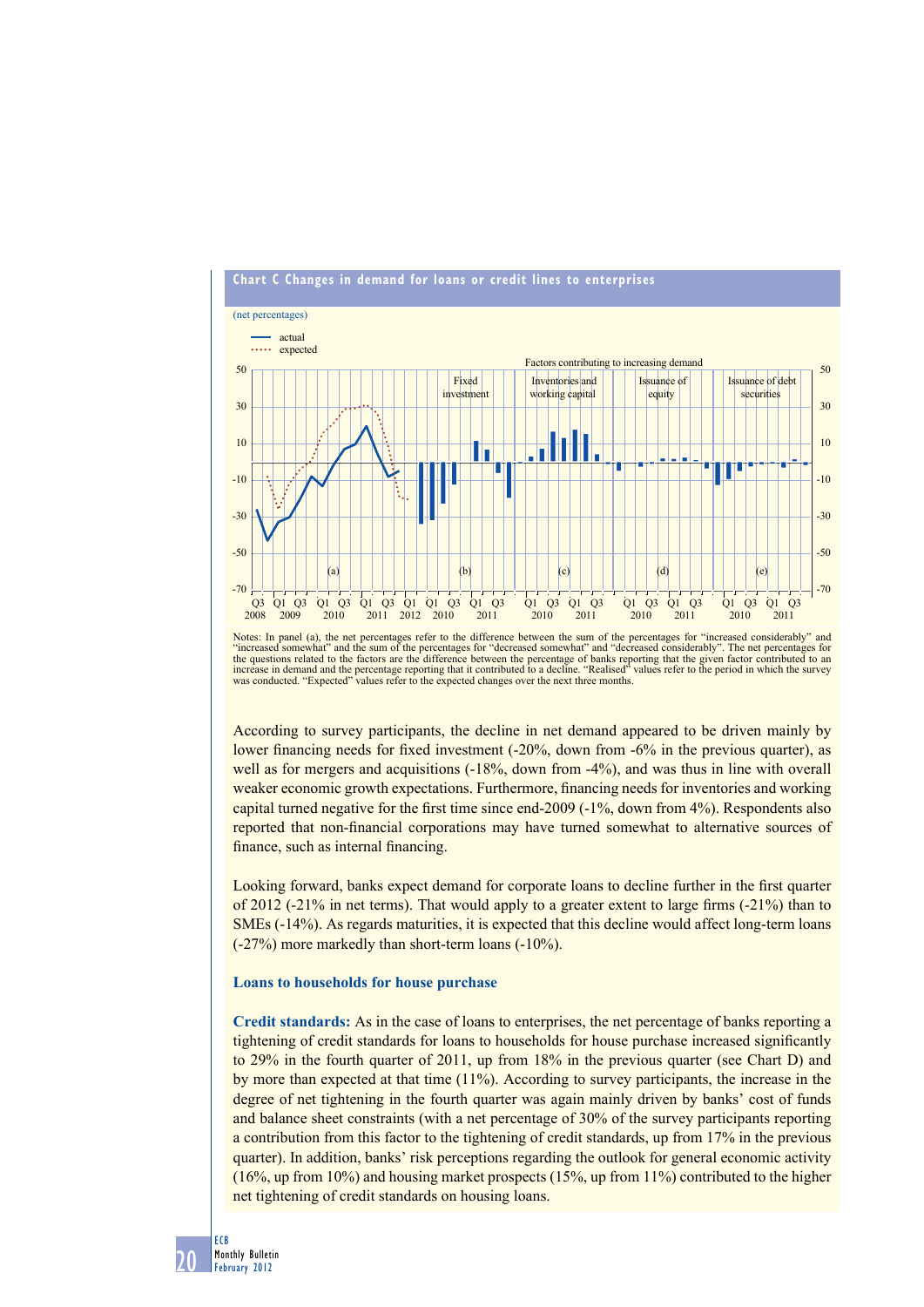Monetary and financial developments



Note: See notes to Chart A.

The significant increase in the net tightening of credit standards on housing loans also led to a marked widening of bank margins, on average loans (29%, up from 10%, in net terms) and on riskier loans (33%, up from 14%), as well as a stronger net tightening of most non-price terms and conditions, compared with the third quarter.

Looking ahead, banks expect a somewhat lower degree of net tightening of credit standards on loans for house purchase  $(24%)$  for the first quarter of 2012.

**Loan demand:** In parallel to the decline in net loan demand by firms and reflecting the moderation in economic growth, participating banks reported a further, though moderate, decline in the net demand for housing loans (-27%, down from -24%; see Chart E). This decline appeared to be driven mainly by an ongoing deterioration of housing market prospects (-27%, down from -23%) and consumer confidence  $(-34\%$ , down from  $-24\%$ ).

Looking forward, banks expect a sharp fall in demand for housing loans (-44% in net terms) in the first quarter of 2012.

# **Consumer credit and other lending to households**

**Credit standards:** For the fourth quarter of 2011 euro area banks reported a moderate increase in the degree of net tightening of credit standards (13%, up from 10%; see Chart F). The increase was smaller than for other loan categories. The main factors driving this net tightening were the cost of funds and balance sheet constraints, whereas risk perceptions related to the economic outlook and consumers' creditworthiness remained broadly unchanged. The increase in the net tightening translated into an increase in price terms and conditions. The net percentage of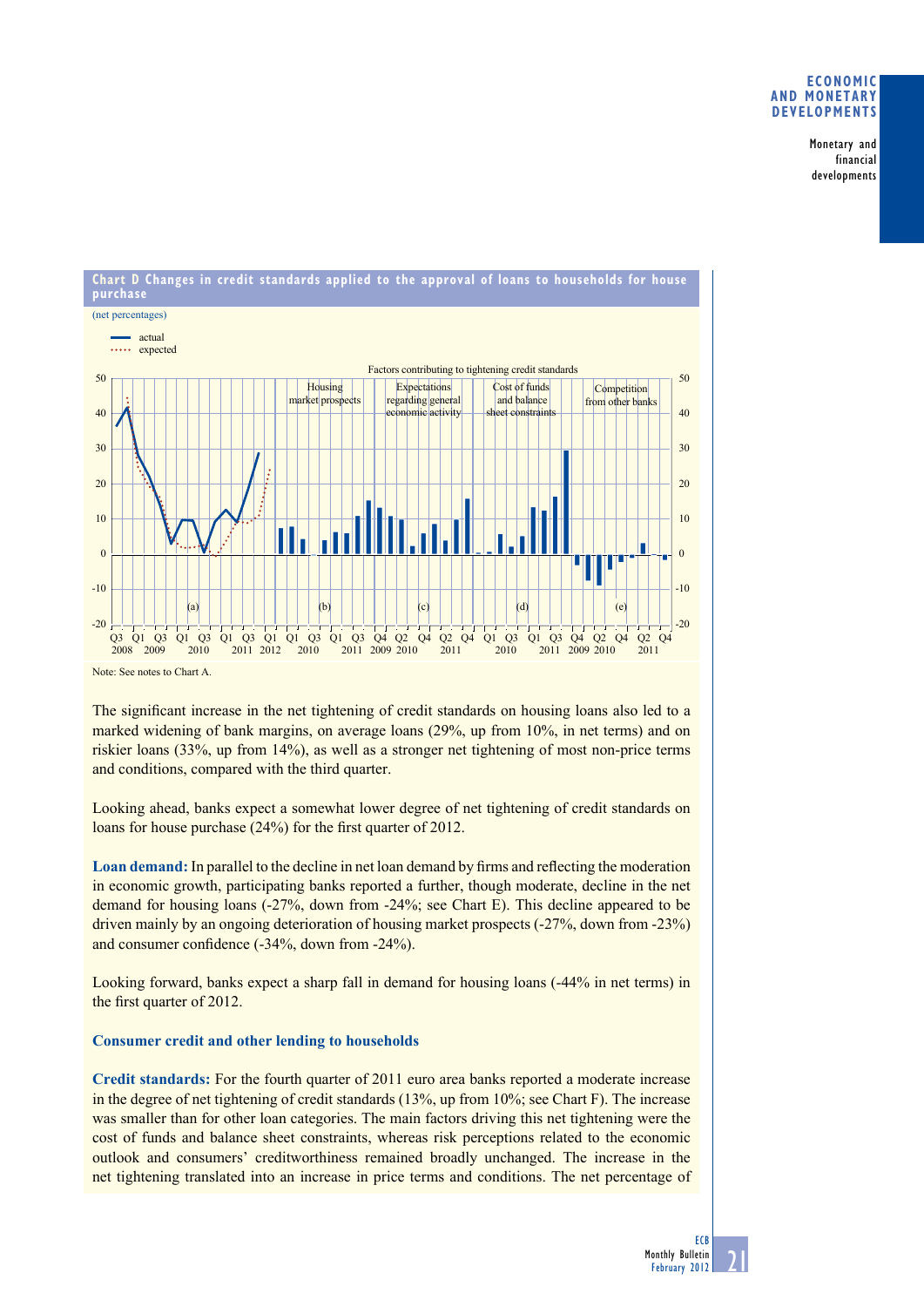

Notes: The net percentages refer to the difference between the sum of the percentages for "increased considerably" and "increased<br>somewhat" and the sum of the percentages for "decreased somewhat" and "decreased considerabl

banks reporting an increase in their margins increased slightly in the fourth quarter, while the contribution of non-price terms and conditions hardly changed compared with the previous survey round.

Looking forward, in net terms, 11% of banks expect a further tightening of credit standards for consumer credit and other lending to households in the first quarter of 2012.



# **Chart F Changes in credit standards applied to the approval of consumer credit and other**

12 ECB Monthly Bulletin February 2012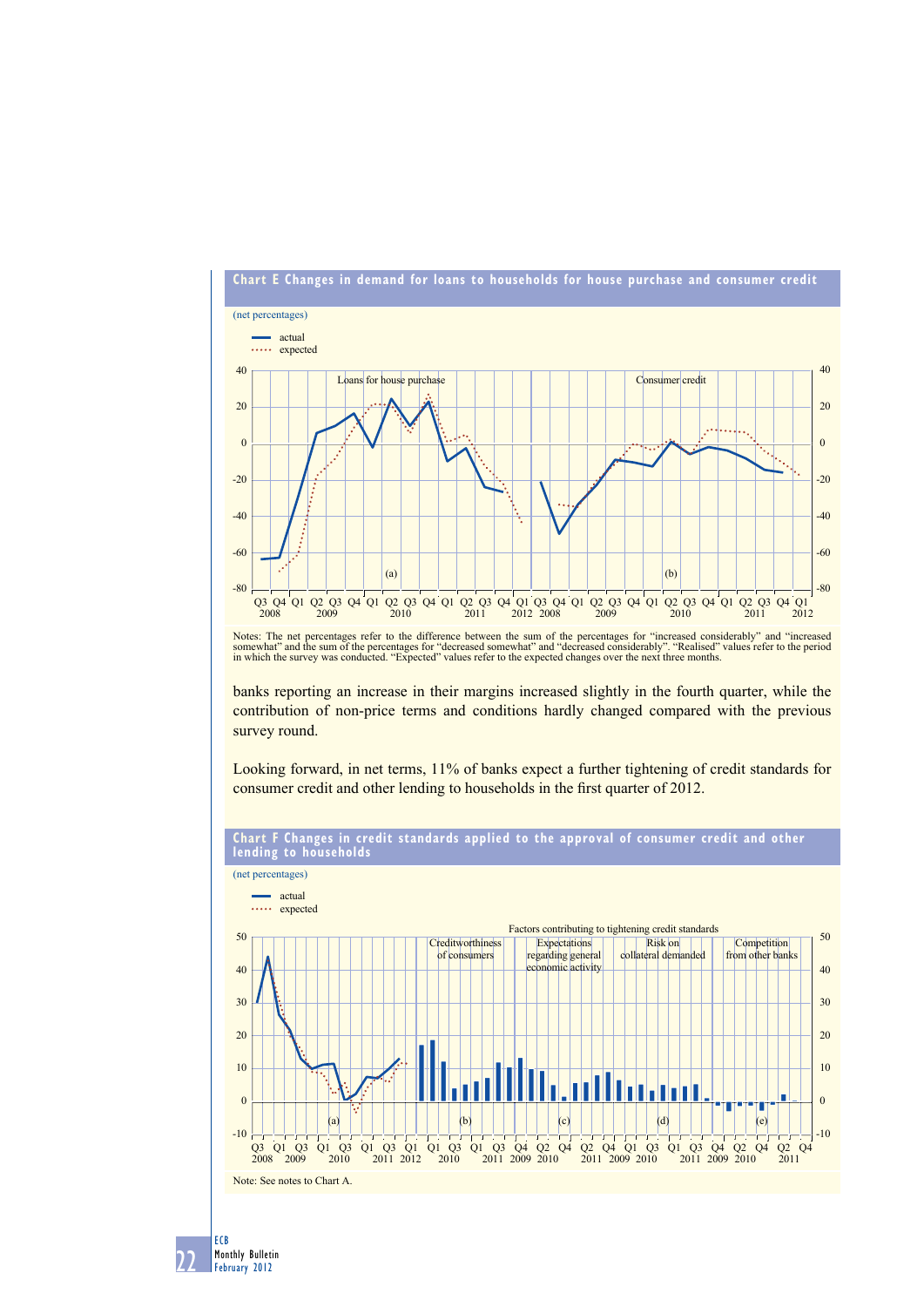Monetary and financial developments

**Loan demand:** In the fourth quarter of 2011, net demand for consumer credit was reported to have declined slightly further (-16% in net terms, down from -15% in the previous quarter; see Chart E). This was mainly explained by lower consumer confidence and spending on durable consumer goods.

Looking ahead, banks expect the decline of net demand for consumer credit to continue in the first quarter of  $2012$  ( $-18\%$  in net terms).

# **Ad hoc questions on the access to funding**

As in previous survey rounds, the January 2012 survey contained an ad hoc question aimed at assessing the extent to which the financial market tensions affected banks' access to the wholesale funding market in the fourth quarter of 2011, and the extent to which they might still have an effect in the first quarter of 2012. For the first time, the question also assessed access to retail funding.

On balance, euro area banks reported a slight improvement in their access to money markets, both for very short maturities<sup>3</sup> and for maturities of more than one week, as well as a slight improvement in their issuance of debt securities across all maturities (see Chart G). In addition, conditions for securitisation appeared to have considerably improved in the fourth quarter of 2011, both for true-sale securitisation and for banks' ability to transfer risks off their balance

3 Maturities of less than one week.



Note: The net percentages are defined as the difference between the sum of the percentages for "deteriorated considerably" and "deteriorated somewhat" and the sum of the percentages for "eased somewhat" and "eased considerably".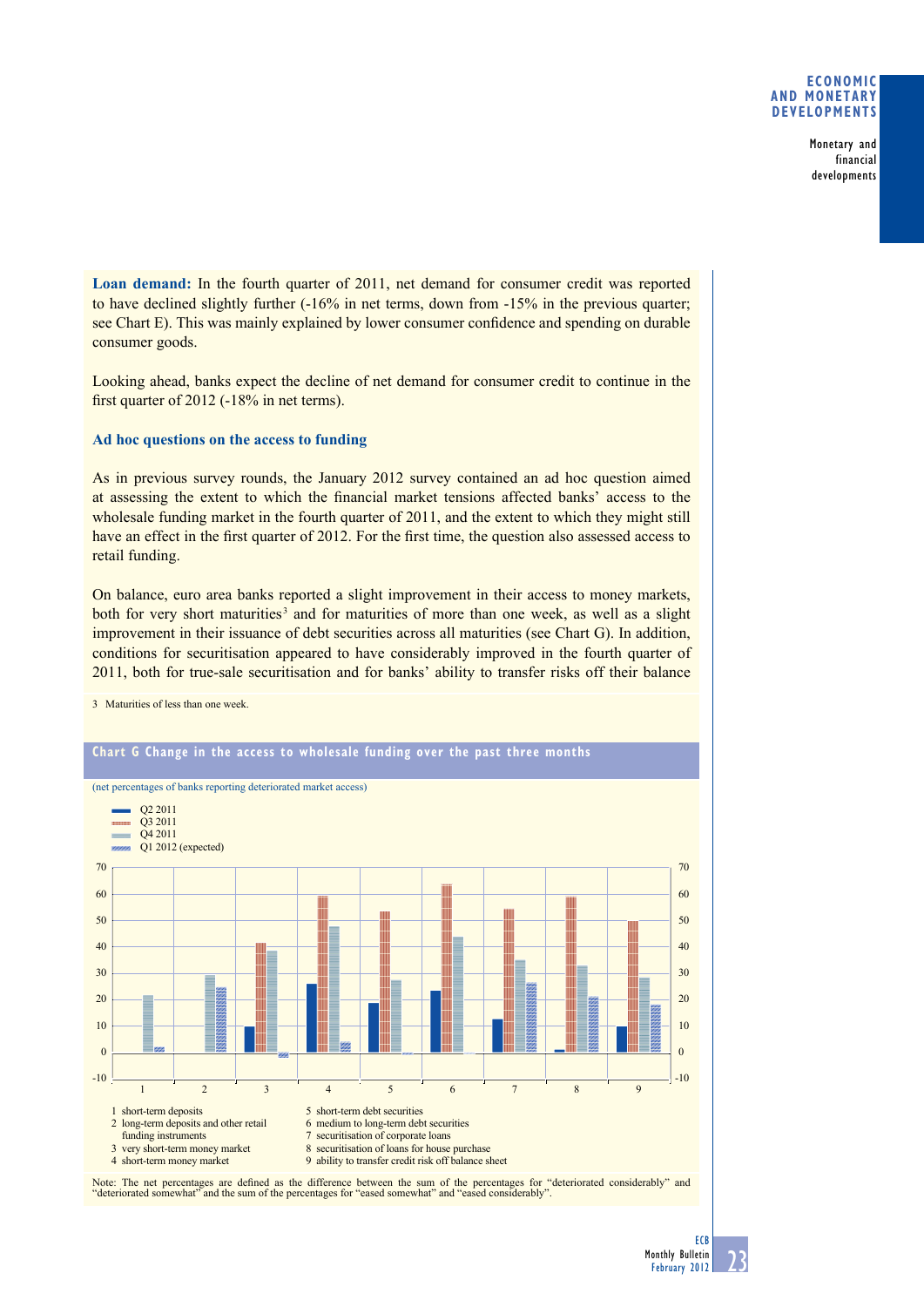sheets (synthetic securitisation). As regards the access to retail funding, banks pointed to a challenging environment in the fourth quarter of 2011, albeit less so, on average, than for access to wholesale funding.

Looking forward, euro area banks expect a stabilisation in the conditions of access to wholesale market funding in the first quarter of 2012. By contrast, the securitisation of loans is expected to remain limited. Furthermore, banks anticipate only mild relief in retail funding conditions.

# **Ad hoc questions on the impact of the sovereign debt crisis on banks' funding conditions and credit standards**

The January 2012 survey questionnaire also included a new ad hoc question aimed at assessing the impact of the sovereign debt crisis on banks' funding conditions and their credit standards. Banks indicated that sovereign market tensions led to a substantial deterioration of funding conditions through balance sheet and liquidity management constraints and also through other more indirect channels. Roughly 30% of respondents – in net terms – attributed the deterioration of funding conditions to the sovereign debt crisis through direct exposure to sovereign debt, the reduced collateral value of government bonds or other effects.

Banks also reported that vulnerabilities related to the sovereign crisis have significantly contributed to the tightening of credit standards, although part of the banking system was in a position to shield lending policies from the impact of the crisis. Indeed, a smaller number of banks – in net terms – actually acknowledged an impact on the tightening of their credit standards, reaching about 27% on average for loans to non-financial corporations and about 15% for loans to households.

# **Ad hoc questions on the impact of Basel III and other changes in bank regulation**

The questionnaire for the January 2012 survey also included two ad hoc questions that aimed at assessing the extent to which the new regulatory capital requirements set out in "Basel III"<sup>4</sup> or any other specific national regulations concerning capital requirements may affect banks' lending policies.

According to banks' replies, in net terms,<sup>5</sup> 34% of the banks reported a decline in their riskweighted assets over the past six months and 43% expect a further decline in the next six months as a result of compliance with the capital requirements set out in Basel III (or any other specific national regulations concerning banks' capital that have recently been approved or are expected to be approved in the near future). This decline was, and is, expected to remain focused on riskier, as opposed to average, loans. As regards the effect on their capital position, on balance, 42% of the banks noted an increase in their capital position for the past six months, whereas 34% expect one in the first half of 2012. In the last six months, the rise in banks' capital positions was achieved mainly through the issuance of new shares rather than through retained earnings. A comparison with the replies in the July 2011 bank lending survey shows a clear acceleration of the process of adjustment to the new regulatory requirements via the reduction of risk-weighted assets in the second half of 2011.

4 See *Basel III: A global regulatory framework for more resilient banks and banking systems*, Basel Committee on Banking Supervision, Bank for International Settlements, 16 December 2010 (available at: http://www.bis.org/publ/bcbs189.pdf).

<sup>5</sup> The results shown are calculated as a percentage of the number of banks that did not reply "not applicable".